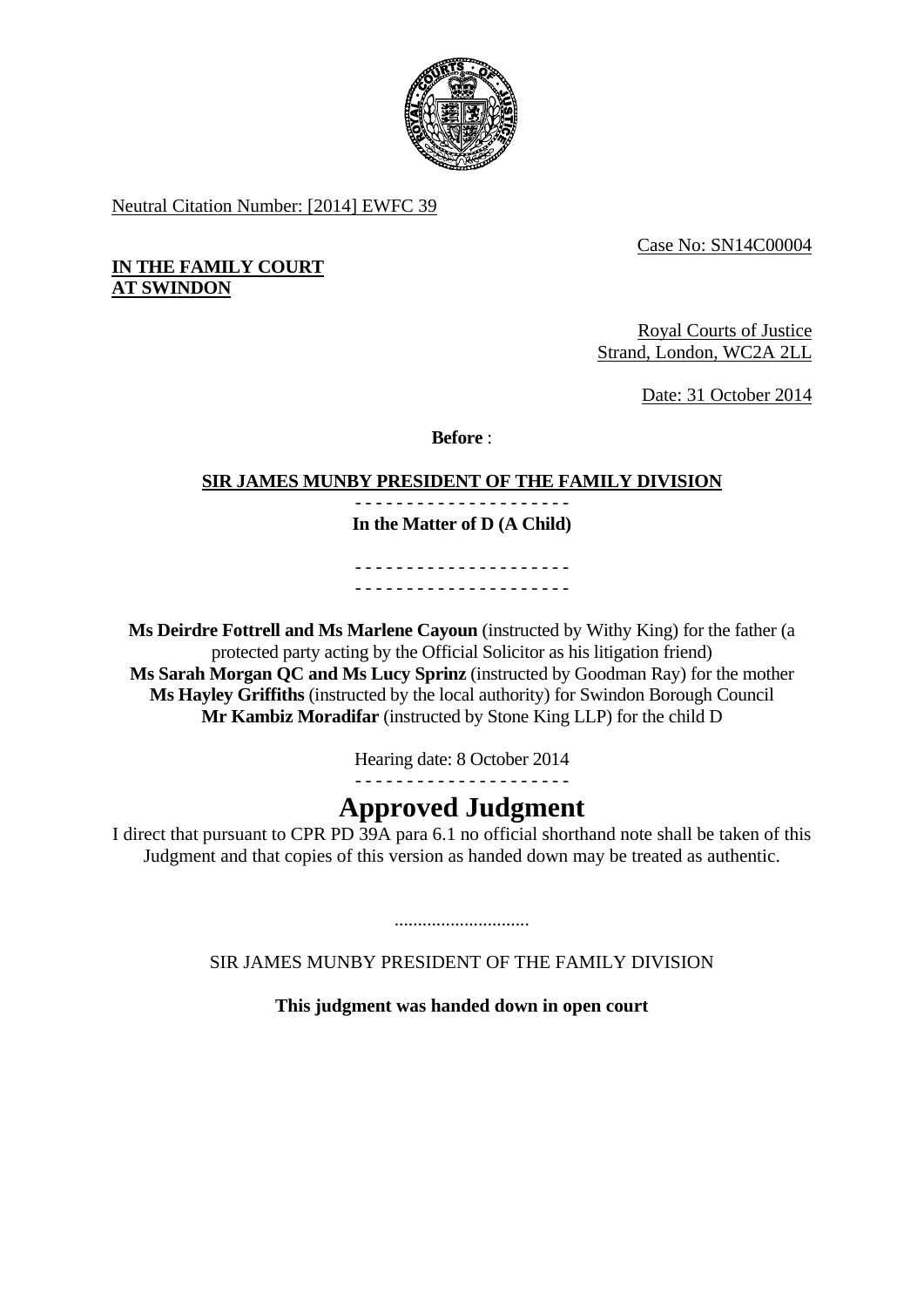### **Sir James Munby, President of the Family Division :**

- 1. The underlying issue in this case can be stated in a single sentence. Should a little boy, D, live with his parents, or, if they cannot adequately look after him, with other members of his wider family, or should he, as the local authority, Swindon Borough Council, argues, be adopted outside the family.
- 2. The issue could hardly be of more profound significance for both D and his parents. For the child, an adoption order, as I recently had occasion to remark (*Re X (A Child) (Surrogacy: Time Limit)* [2014] EWHC 3135 (Fam), para 54) "has an effect extending far beyond the merely legal. It has the most profound personal, emotional, psychological, social and, it may be in some cases, cultural and religious, consequences." For the parents it means the permanent loss of their child. Whatever the ultimate decision, D and his parents will have to live with the consequences for the remainder of their lives, in D's case, given his age, potentially into the  $22<sup>nd</sup>$ century.
- 3. That, however, is not the issue currently before me. What I have to grapple with is the profoundly disturbing fact that the parents do not qualify for legal aid but lack the financial resources to pay for legal representation in circumstances where, to speak plainly, it is unthinkable that they should have to face the local authority's application without proper representation.

### The facts

- 4. Before going any further I should set out such of the facts as are relevant to the issue currently before me. Previous judgments have been given by Baker J on 23 May 2014 (*A Father v SBC and ors* [2014] EWFC 6) and by Her Honour Judge Marshall on 9 June 2014 (*Re D (A Child)* [2014] EWFC B77). Both can be found on the BAILII website.
- 5. For the background I can do no better than to quote from Baker J's judgment (paras 2-6):

"2 D was born on 11th December 2011 and is therefore now aged 2½. His mother was assessed in 2012 as being on the borderline of a mild learning disability. His father was found to have a more significant cognitive impairment, with an IQ of around 50. In the earlier proceedings described below, a psychological assessment concluded that he lacked capacity to conduct litigation. He has, however, managed to function successfully in his adult life, with some assistance from local authority adult social services. He has worked in the same job for over 12 years and has been contributed towards the financial support of the family.

3 When D was born, the local authority started care proceedings under s.31 of the Children Act 1989. After he was discharged from hospital, D and his parents underwent a 16 week residential placement in a local authority foster placement which was completed successfully. Afterwards, the family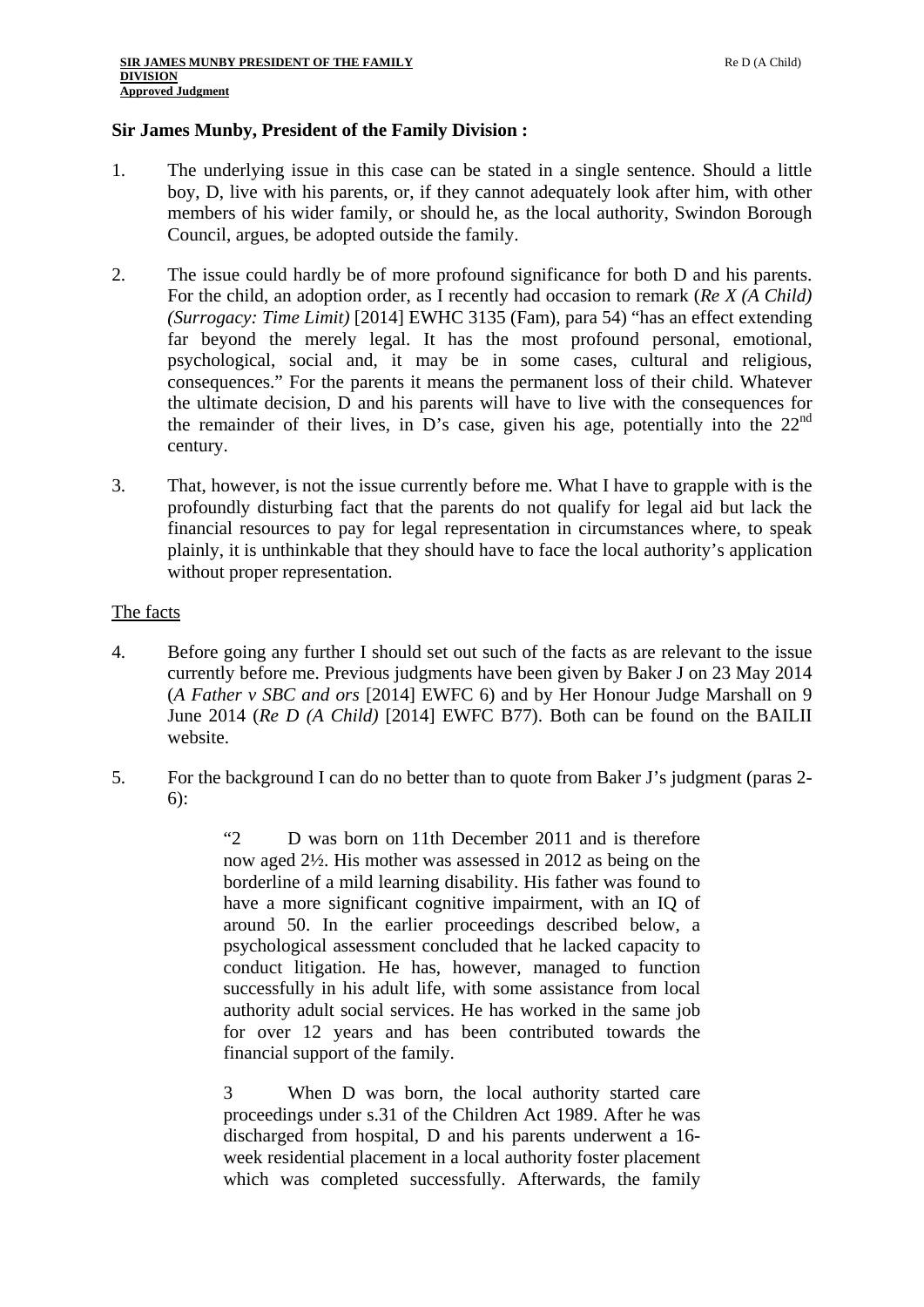moved into a new home with a package of support from the local authority and other agencies. They have extended family on both sides to whom they are close, and a network of friends. They attend a local church. In the summer of 2012, the parents were married.

4 At the final hearing of the care proceedings, the local authority's care plan, dated [28 September 2012] recorded that D had been in his parents' care since birth and was settled, happy and developing. It recommended that D remain in their care under a full care order. That order would be subject to review after a year when it was thought it might be appropriate to move to a supervision order. The plan specified the level of professional support to be provided for the family. It further provided that, if the placement broke down, D would move initially to a foster placement. The local authority would then carry out a viability assessment of his maternal grandparents to see if they were able to look after him, although an assessment carried during the care proceedings had concluded that they were not.

5 The care plan was endorsed by the children's guardian. In her final report, she indicated that, while she supported what she described as the local authority's "courageous attempts" to try to enable D to be looked after his parents, she was "not yet entirely confident that they will be able to provide D with the safe, emotionally attentive care that he will need on a long term basis." She identified "a number of risk factors in D's care circumstances which can be monitored but not removed or effectively counteracted by the considerable support and monitoring resources that have been and are continuing to be provided." She thought that, as D becomes more mobile, these risk factors would be more difficult to manage.

6 On 7th November 2012, District Judge Cronin made a care order on the basis of the local authority's care plan. The order included an undertaking by the local authority not to remove D from the care of his parents without giving 7 days notice in advance, unless an emergency situation should arise."

I should add that the part of the care plan referred to by Baker J in para 4, went on to say that "if … the outcome of the ... assessment is that [the maternal grandparents] are still not viable carers for D, then the local authority will seek permanence for D through adoption."

6. So far as material for present purposes, subsequent events can be stated quite shortly. On 31 March 2014 the local authority gave the parents notice that they intended to remove D on 25 April 2014. The father consulted the solicitor, Rebecca Stevens of Messrs Withy King, who had acted for him in the care proceedings. Having applied unsuccessfully for public funding, Ms Stevens agreed to represent him pro bono. She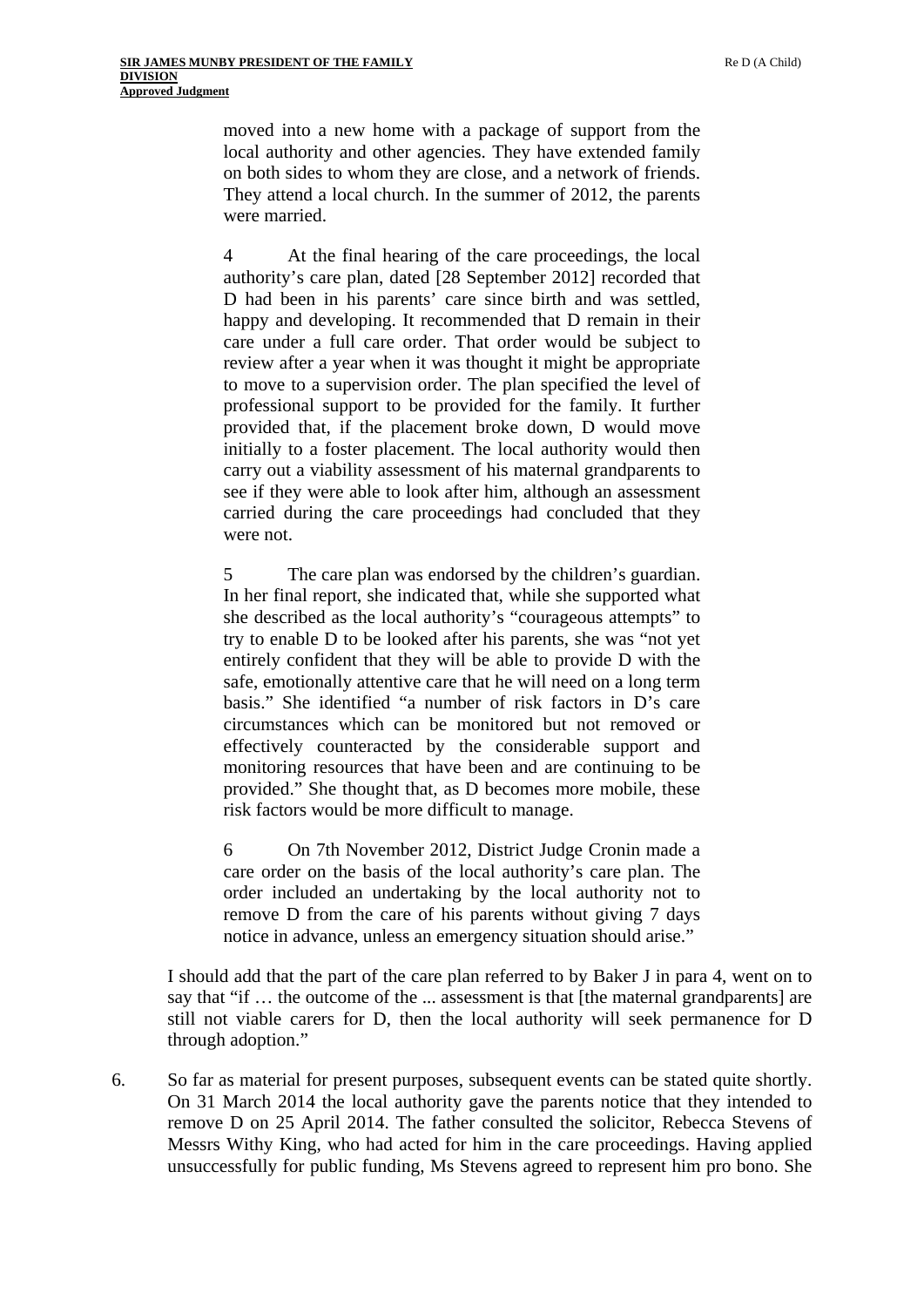has done so ever since. On 11 April 2014 Ms Stevens filed an application on behalf of the father seeking the discharge of the care order in accordance with section 39 of the Children Act 1989. On 22 April 2014 the local authority filed an application for a recovery order pursuant to section 50 of the 1989 Act. Both applications came before District Judge Goddard on 24 April 2014. During the hearing an oral application was made for an injunction to restrain the local authority removing D. The District Judge refused the application for an injunction and made the recovery order. D was removed from his parents the following day, 25 April 2014.

- 7. On 29 April 2014 Ms Stevens filed a notice of appeal on behalf of the father. It had been settled by Ms Deirdre Fottrell, also acting pro bono, as she has ever since. The appeal came on before Baker J on 16 May 2014. For the reasons set out in his judgment, he remitted the application for an injunction for hearing by Judge Marshall, but declined to direct D's return to his parents in the interim. The hearing before Judge Marshall took place on 29-30 May 2014. For the reasons subsequently set out in her judgment, she declined to order D's return to his parents. On 17 July 2014 the Court of Appeal (Black LJ) refused the father's application for permission to appeal Judge Marshall's order.
- 8. A further case management hearing took place before Judge Marshall on 29 July 2014. The order made on that occasion recited that "This is a case where permanent placement outside the family must be considered as a possible outcome." In addition to making arrangements for interim contact, Judge Marshall directed that the local authority's application for a placement order in accordance with section 22 of the Adoption and Children Act 2002 was to be issued by 28 October 2014. She fixed the issues resolution hearing for 5 December 2014. She directed that expert evidence be obtained from an independent social worker, Helen Randall, in a report to be provided by 30 September 2014. On 23 September 2014 Judge Marshall directed that the matter was to be listed before me in London on 8 October 2014.
- 9. Ms Randall reported on 26 September 2014. Her report is unfavourable to the parents. Ms Randall said that she was unable to recommend that D be cared for by his parents, that there were no suitable family or friends able or willing to care for him and that her recommendation was that D be adopted.
- 10. The matter came on for hearing before me in London on 8 October 2014. The father was represented by Ms Deirdre Fottrell and Ms Marlene Cayoun, instructed by Rebecca Stevens of Withy King. As a protected party the father acted by the Official Solicitor as his litigation friend. The mother was represented by Ms Sarah Morgan QC and Ms Lucy Sprinz, instructed by Goodman Ray. Swindon Borough Council was represented by Ms Hayley Griffiths. D was represented by Mr Kambiz Moradifar. Ms Griffiths and Mr Moradifar were, I assume, being appropriately remunerated – D has legal aid. The others, in circumstances I must describe in more detail below, were all acting *pro bono*. At the end of the hearing I reserved judgment.
- 11. On 28 October 2014, the local authority filed a placement order application under section 22 of the 2002 Act.

#### The present state of the proceedings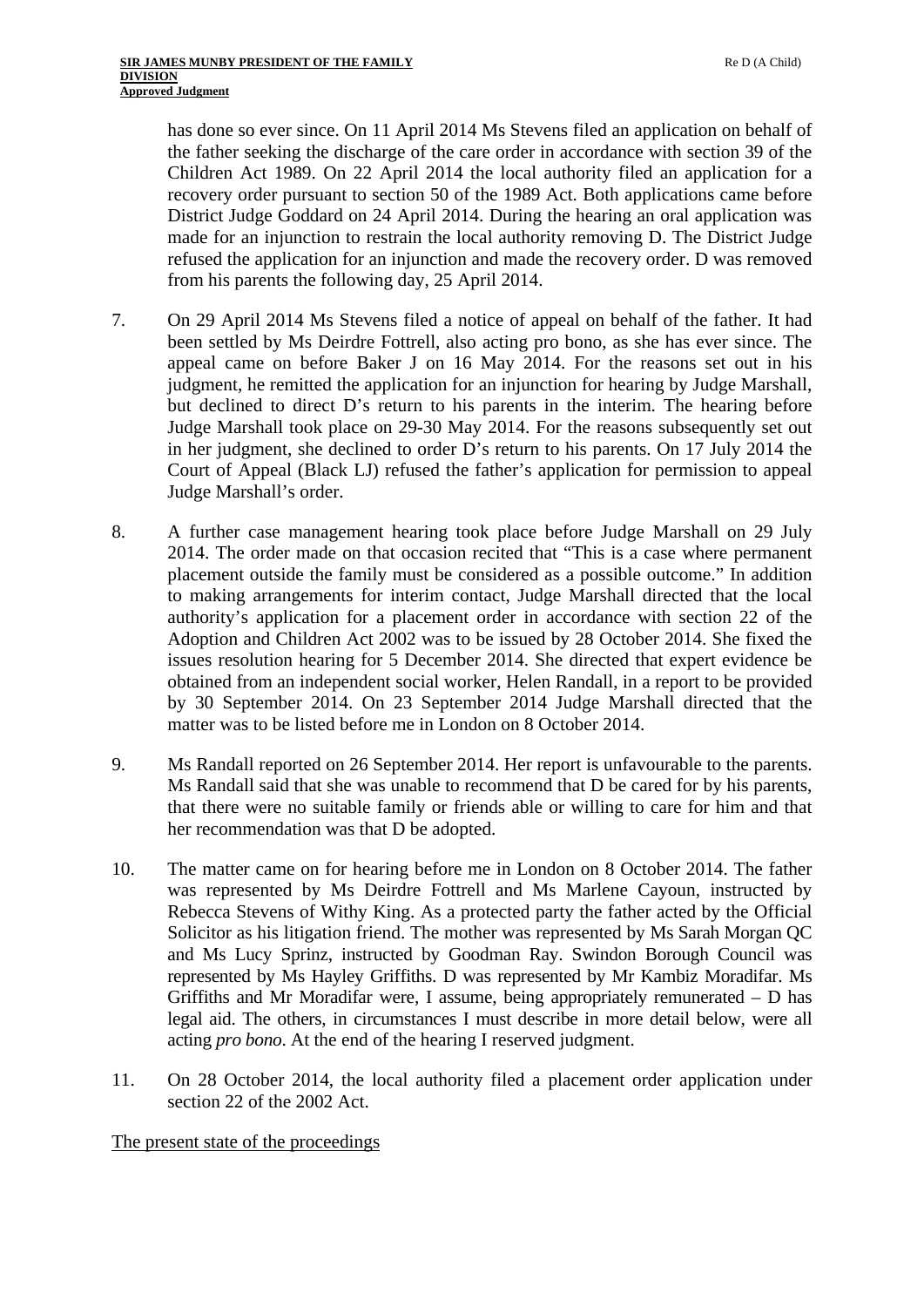12. The present position can therefore be summarised as follows. The proceedings under section 31 of the 1989 Act came to an end on 7 November 2012 when District Judge Cronin made a care order. The proceedings under section 50 of the 1989 Act came to an end on 24 April 2014 when District Judge Goddard made a recovery order. The injunction proceedings came to an end on 17 July 2014 when the Court of Appeal refused permission to appeal from the order made by Her Honour Judge Marshall on 9 June 2014. There are two extant sets of proceedings: the father's application under section 39 of the 1989 Act and the local authority's application under section 22 of the 2002 Act.

### The legal aid regime

- 13. Before proceeding any further it is necessary to set out the relevant statutory provisions governing the availability (or otherwise) of legal aid to persons in the position of D's parents.
- 14. The starting point is Part 1 of Schedule 1 to the Legal Aid, Sentencing and Punishment of Offenders Act 2012 (LASPO), which identifies the categories of case for which civil legal aid remains available. So far as material, the relevant categories are set out in paragraph 1:

"(1) Civil legal services provided in relation to  $-$ 

…

(b) orders under Part 4 of the 1989 Act (care and supervision);

(c) orders under Part 5 of the 1989 Act (protection of children);

…

(i) placement orders, recovery orders or adoption orders under Chapter 3 of Part 1 of the 2002 Act (see sections 21, 41 and 46 of that Act);

…

(2) Civil legal services provided in relation to an order under an enactment made –

(a) as an alternative to an order mentioned in subparagraph (1), or

(b) in proceedings heard together with proceedings relating to such an order."

Sections 31 and 39 of the 1989 Act are in Part 4, and section 50 is in Part 5, of the 1989 Act.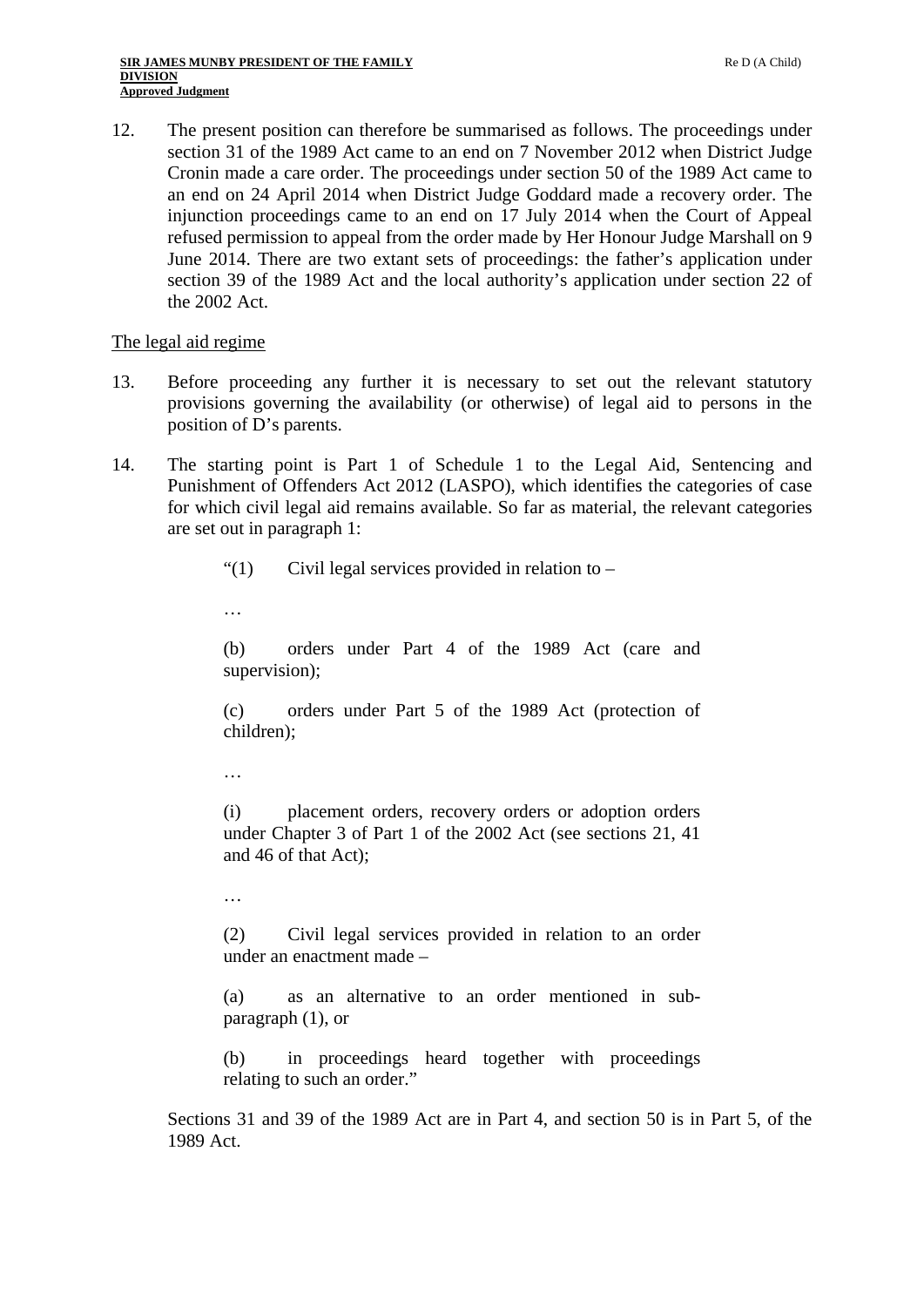15. Civil legal aid is generally both *means* and *merits* tested. Regulation 5 of the Civil Legal Aid (Financial Resources and Payment for Services) Regulations 2013, SI 480/2013, details those cases which are *not* means tested:

> "(1) The following forms of civil legal services may be provided without a determination in respect of an individual's financial resources –

…

(c) legal representation in a special Children Act 1989 case;

(d) legal representation in proceedings related to any proceedings in sub-paragraph (c) to the extent that the individual to whom the legal representation may be provided is an individual to whom legal representation is being provided under sub-paragraph (c) and –

(i) the proceedings are being heard together with those proceedings referred to in sub-paragraph (c); or

(ii) an order is being sought in the proceedings as an alternative to an order in the proceedings referred to in subparagraph (c);

…

(2) In this regulation  $-$ 

…

"special Children Act 1989 case" means any matter described in paragraph  $1(1)(a)$ , (b) or (c) (care, supervision and protection of children) of Part 1 of Schedule 1 to the Act, to the extent that it relates to any of the following provisions of the Children Act 1989 –

(a) section 25 (use of accommodation for restricting liberty)(12), to the extent that the individual to whom civil legal services may be provided is the child who is or would be the subject of the order;

(b) section 31, to the extent that the individual to whom civil legal services may be provided is the child who is or would be the subject of the order, that child's parent or other person with parental responsibility for that child;

(c) section 43 (child assessment orders), to the extent that the individual to whom civil legal services may be provided is the child who is or would be the subject of the order, that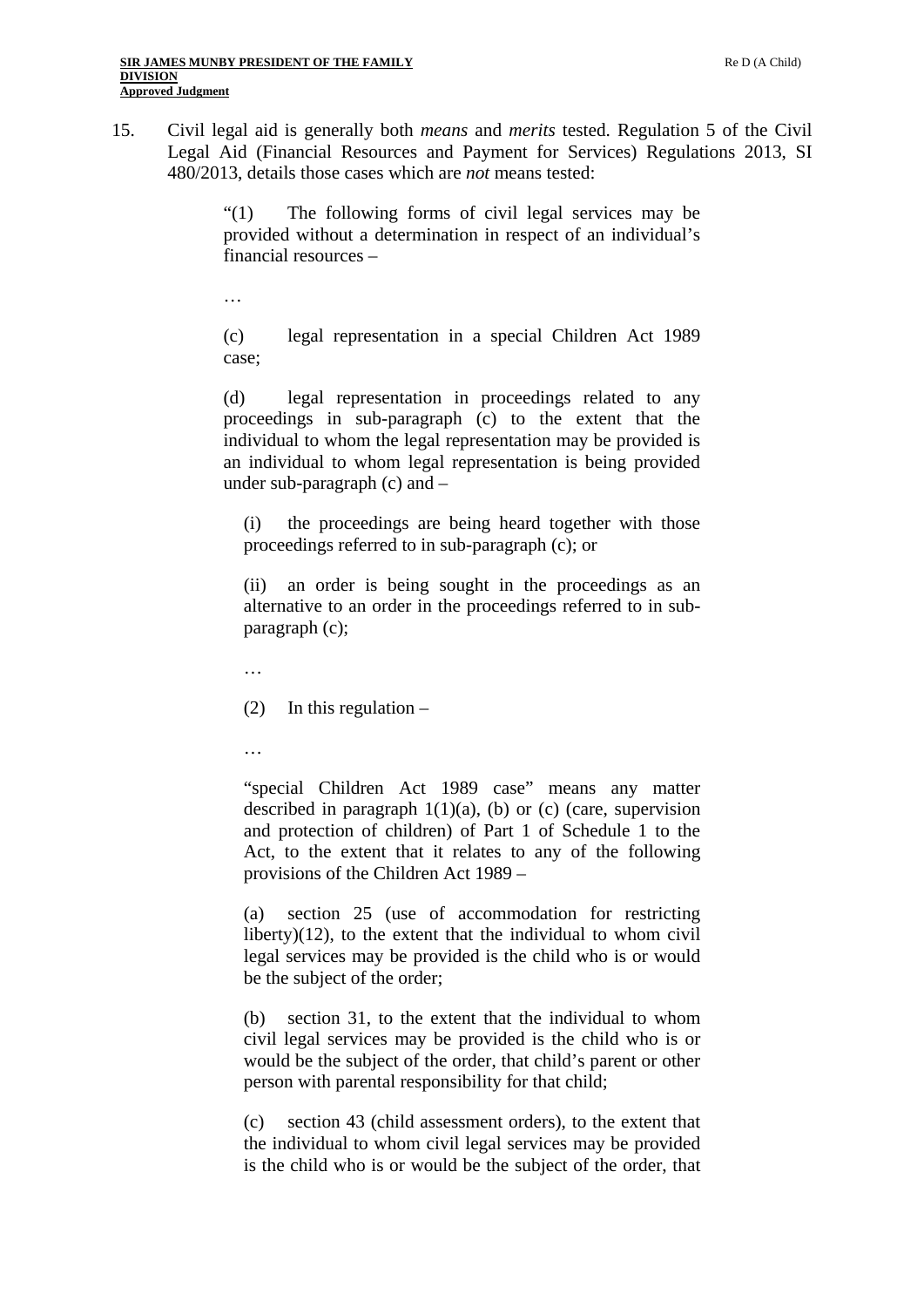child's parent or other person with parental responsibility for that child;

(d) section 44 (orders for emergency protection of children), to the extent that the individual to whom civil legal services may be provided is the child who is or would be the subject of the order, that child's parent or other person with parental responsibility for that child; or

(e) section 45 (duration of emergency protection orders and other supplemental provisions)(13), to the extent that the individual to whom civil legal services may be provided is the child who is or would be the subject of the order, that child's parent or other person with parental responsibility for that child,

but does not include appeals from final orders made under any of those provisions of the Children Act 1989".

- 16. The normal merits test is set out in Regulations 39 and 66 of the Civil Legal Aid (Merits Criteria) Regulations 2013, SI 2013/104, as amended. The effect of Regulation 65 is to exempt a "special Children Act 1989 case" from the normal merits test. Regulation 2 defines "special Children Act 1989 case" in the same terms as in Regulation 5(2) of the Civil Legal Aid (Financial Resources and Payment for Services) Regulations 2013.
- 17. So far as material for present purposes, the effect of all this is clear. Non-means-tested legal aid is available to parents for only two classes of case: first, for care proceedings under section 31 of the 1989 Act; secondly, for proceedings which are, within the meaning of Regulation 5(1)(d) of the Civil Legal Aid (Financial Resources and Payment for Services) Regulations 2013, "related to" care proceedings. Given the definition of "related to", neither the local authority's application under section 50 of the 1989 Act, nor the parents' application under section 39, nor the local authority's application under section 22 of the 2002 Act, is "related to" the previous care proceedings. So in none of them did, or do, the parents qualify for non-means-tested legal aid. Legal aid is, or as the case may be was, available in principle, in accordance with paragraph of Part 1 of Schedule 1 to LASPO, for the applications under sections 39, 50 and 22, but in each case means-tested.

## Legal aid  $-$  the realities

18. The parents' capital amounts in all to a very modest £3,250 or thereabouts, an amount so small that they are not disqualified from legal aid on that ground. The father's disposable monthly income (his gross income *less* income tax, national insurance, employment expenses, dependants allowance and net rent) was assessed in May 2014 as amounting to £767.64 and in June 2014 as amounting to £806.94. The upper limit for disposable monthly income – the amount above which one is ineligible for legal aid – is £733.00. So, the father and the mother are disqualified from receiving legal aid because the father's disposable monthly income in May 2014 was £34.64 too much and in June 2014 was £73.94 too much.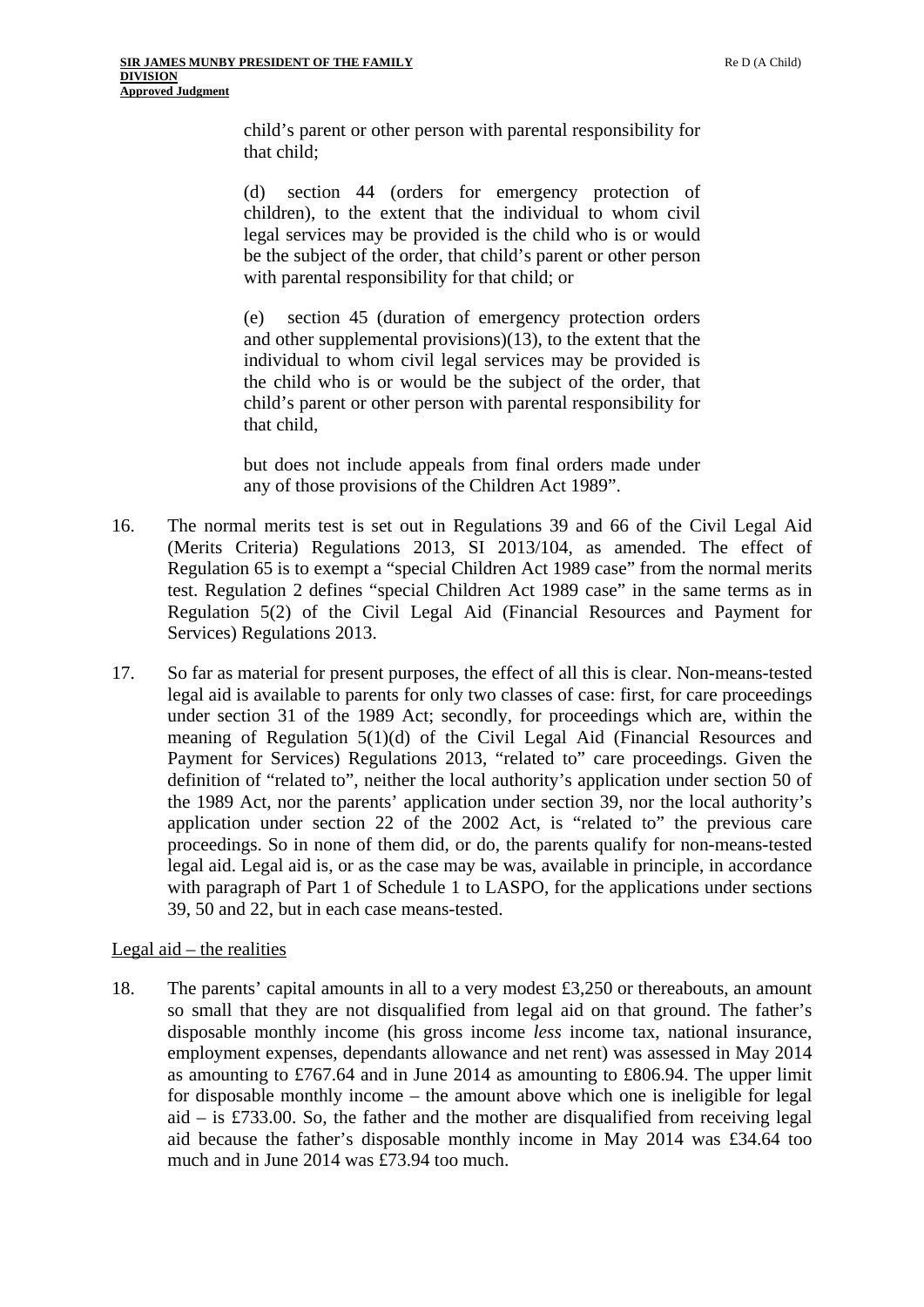- 19. The father's modest earnings disqualify him, and therefore the mother, from receiving legal aid. They cannot afford to fund private representation. They are, at present, wholly dependant on the good will of members of the legal profession who, to their enormous credit, and acting in the highest traditions of the profession, are acting *pro bono*, that is, for no fee and paying their travel and other expenses out of their own pockets.
- 20. Indeed, in the case of Ms Stevens she has been prepared to go even further. The father has a learning disability. He is a "protected party" within the meaning of Rule 2.3 of the Family Procedure Rules 2010. As a matter of law he is not able, as a protected party, to act without a litigation friend. Quite apart from that, the father's learning disability in any event requires him to have considerable support and assistance to be able to participate effectively in the proceedings. The Official Solicitor has agreed to act as his litigation friend. The Official Solicitor cannot be compelled to act as anyone's litigation friend. His practice is to agree to act only if there is funding for the protected party's litigation costs, because his own budget – the monies voted to him by Parliament – is not sufficient to enable him to fund the costs of litigation of the type the father is involved in. The Official Solicitor was willing to act here only because the father's solicitor and counsel have agreed to act, thus far, *pro bono*. But without the protection against an adverse costs order which the father (and derivatively the Official Solicitor) would enjoy if the father had legal aid, the Official Solicitor has a possible exposure to an adverse costs order – for instance, if the local authority was to obtain an order for costs against him – which, understandably, he is unwilling to assume. The consequence is that the Official Solicitor was not willing to act as the father's litigation friend unless Ms Stevens agreed, as she has, to indemnify him against any adverse costs orders. And as if all this was not enough – indeed, far more than enough – I am told that Ms Stevens has spent in excess of 100 hours, all unremunerated, working to resolve, thus far without success, the issue of the father's entitlement to legal aid. This is devotion to the client far above and far beyond the call of duty.
- 21. The mother, although she has learning disabilities, is not a protected party and therefore does not need a litigation friend. But the considered view of her experienced counsel (I quote from the position statement dated 6 October 2014 prepared on her behalf by Ms Morgan and Ms Sprinz) is that

"The personal characteristics, intellectual functioning and limitations arising from learning difficulties which affect each of them [the father and the mother] in different ways … impact profoundly on their ability to represent themselves in proceedings in relation to their son whether at Court hearings or in discussions with professionals associated with or ancillary to those court hearings … It is readily apparent from meeting with [the mother] that she would be wholly unable to represent herself in relation to any aspect of these proceedings."

The point is elaborated by reference to the difficulties facing the mother at the hearing before Judge Marshall on 29 July 2014, when she was unrepresented (she had been represented *pro bono* at the previous hearings before Baker J and Judge Marshall). Judge Marshall directed that the mother was to file any evidence she wished to rely on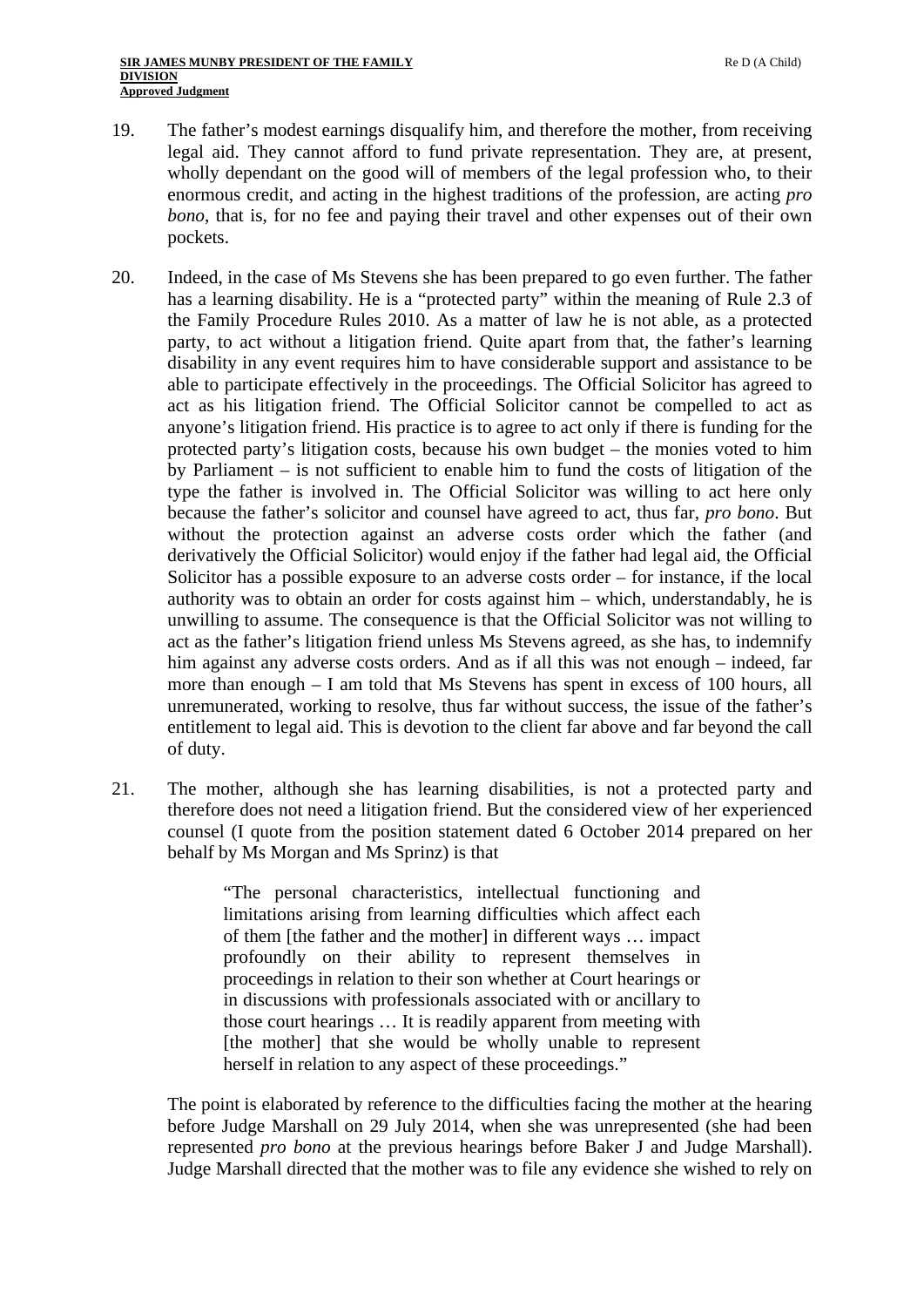by 19 August 2014. The mother was unable to manage that aspect of the case alone, and has not complied with the order. Because the father is a protected party, he and the mother as a matter of law require *separate* representation.

22. I add this. On 8 September 2014 pre-action protocol judicial review letters were sent on behalf of the father to the Legal Aid Agency and to the Lord Chancellor, challenging the decision of the Agency to refuse legal aid and raising issues in relation to the lawfulness of certain aspects of the funding scheme. Similar letters were sent on behalf of the mother on 19 September 2014. The Treasury Solicitor has responded, making clear that any claim will be resisted. The progress of these claims is stymied: the parents are financially ineligible for legal aid to pursue a claim for judicial review, and those who might otherwise be willing to act *pro bono* for them in judicial review proceedings are unwilling to run the risks of adverse costs orders.

### Baker J's views

23. Baker J was understandably extremely concerned by fact that the parents did not qualify for legal aid in relation to the applications that were before him, that is the applications under section 39 of the 1989 Act and for an injunction. He said (*A Father v SBC and ors* [2014] EWFC 6, para 10):

> "The remedy available to parents in these circumstances is to apply under s.39 of the Children Act for the discharge of the care order. But this remedy is not straightforward. A parent whose child is subject to an application for a care order under s.31 is automatically entitled to legal aid, irrespective of means. Not so a parent whose child is living at home under a care order and who wishes to challenge a local authority's proposal to remove the child. Because the father works, and therefore has a small income, he and the mother are not entitled to legal aid. In the current case, these difficulties are compounded because the father lacks capacity, and it is therefore necessary to invite the Official Solicitor to represent him as litigation friend. The Official Solicitor's resources are under great pressure and as a result there are often delays in his responding to such invitations."

24. Baker J concluded his judgment with these general observations (para 51-53):

"51 Finally, this case has highlighted a further major problem. These parents face the prospect of losing their son permanently. If this prospect had arisen in the context of care proceedings, they would be entitled as of right to non-means tested legal aid. It is difficult to see why similar automatic public funding should not be available where the local authority proposes the removal of a child living at home under a care order and the parents apply to discharge that order and for an interim injunction under s.8 HRA. The justification for automatic public funding in care proceedings is the draconian nature of the order being claimed by the local authority. Where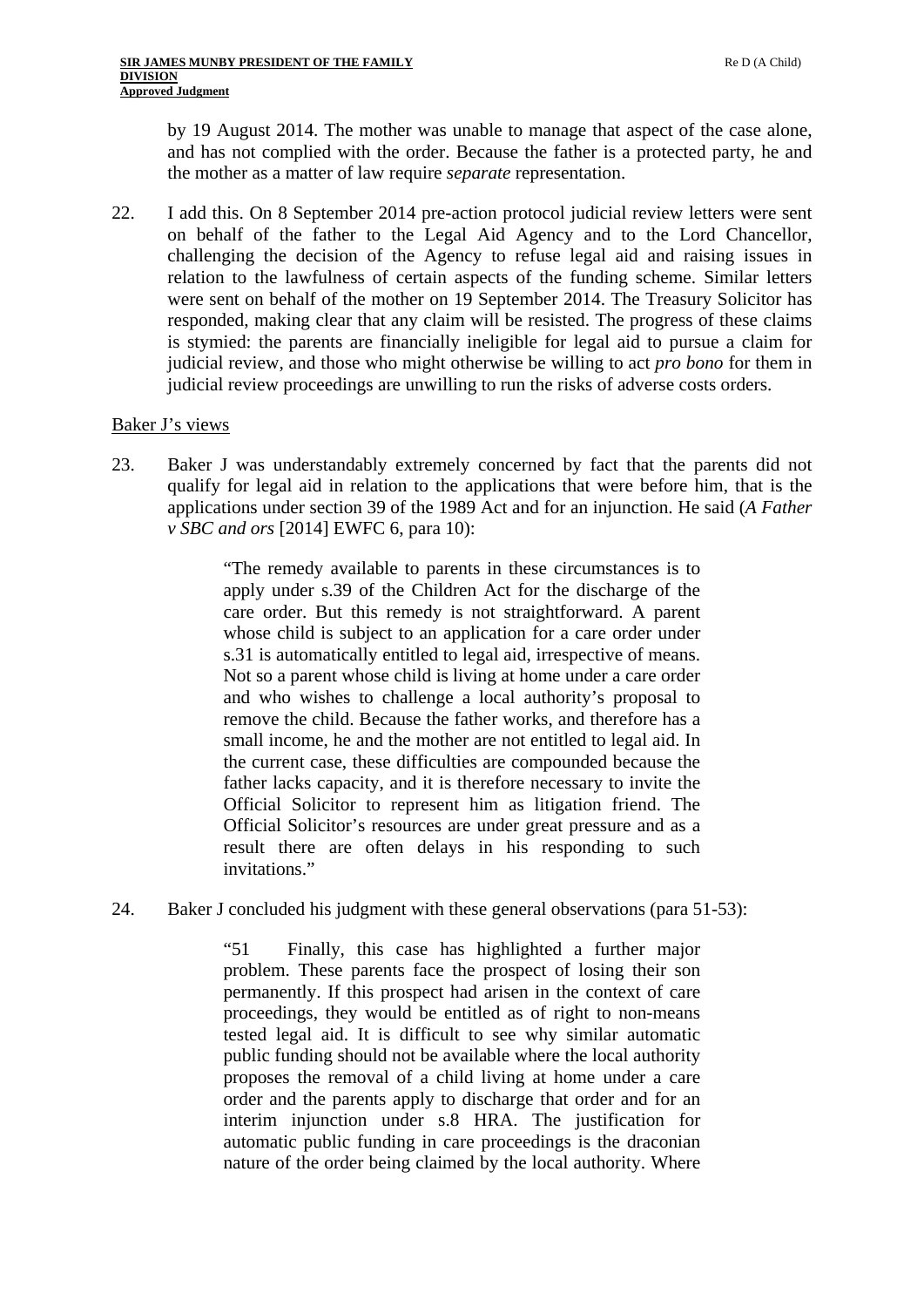a local authority seeks to remove a child placed at home under a care order, the outcome of the discharge application may be equally draconian. Because this father is working, and earns a very low wage from which he has contributed to the support of his family, he, and possibly the mother, are disqualified from legal aid. Miss Fottrell and Miss Sprinz and their solicitors are at present acting pro bono. It is unfair that legal representation in these vital cases is only available if the lawyers agree to work for nothing.

52 This problem is compounded in this case because of the learning difficulties of the parties and in particular the father ... A parent with learning difficulties who is not entitled to legal aid is at a very great disadvantage when seeking to stop a local authority removing his child.

53 On the basis of evidence at present available, it seems plain that the father lacks capacity to conduct litigation and therefore needs to be represented by a litigation friend. Such are the demands on the Official Solicitor's time and resources that there is inevitably a delay in his deciding whether or not to accept instructions, and the fact that the father is not entitled to public funding adds to the complications. In this case, I hope that the Official Solicitor will give urgent consideration to accepting the invitation to act as litigation friend. The current system in which so much of the responsibility for representing parents who lack capacity falls on the shoulders and inadequate resources of the Official Solicitor is nearing breaking point."

I respectfully agree with every word of that. And everything he said surely applies with equal, if not in fact even greater, force to the predicament of the parents as they now face the local authority's application for a placement order.

25. As Ms Griffiths pointed out in her submissions to me, the parents were entitled to non-means, non-merits, tested legal aid when facing the proceedings under section 31, at a time when removal of their child was *not* the plan. Yet when they are now facing an application for the permanent removal of their child and his adoption they are denied legal aid. That, to use no stronger expression, is a decidedly curious consequence of the scheme embodied in Regulation 5 of the Civil Legal Aid (Financial Resources and Payment for Services) Regulations 2013. Some might suggest that it is irrational. No doubt it is some imperfection on my part, but I confess that I struggle to understand the policy or rationale underlying this part of the scheme.

#### The role of the court

26. It is no part of the function of the Family Court or the Family Division to pass judgment on the appropriateness and wisdom of the arrangements that Parliament (or Ministers acting in accordance with powers conferred by Parliament) choose to make in relation to legal aid. The legality, rationality and, where relevant, the proportionality of the scheme, if properly the subject of judicial scrutiny, are primarily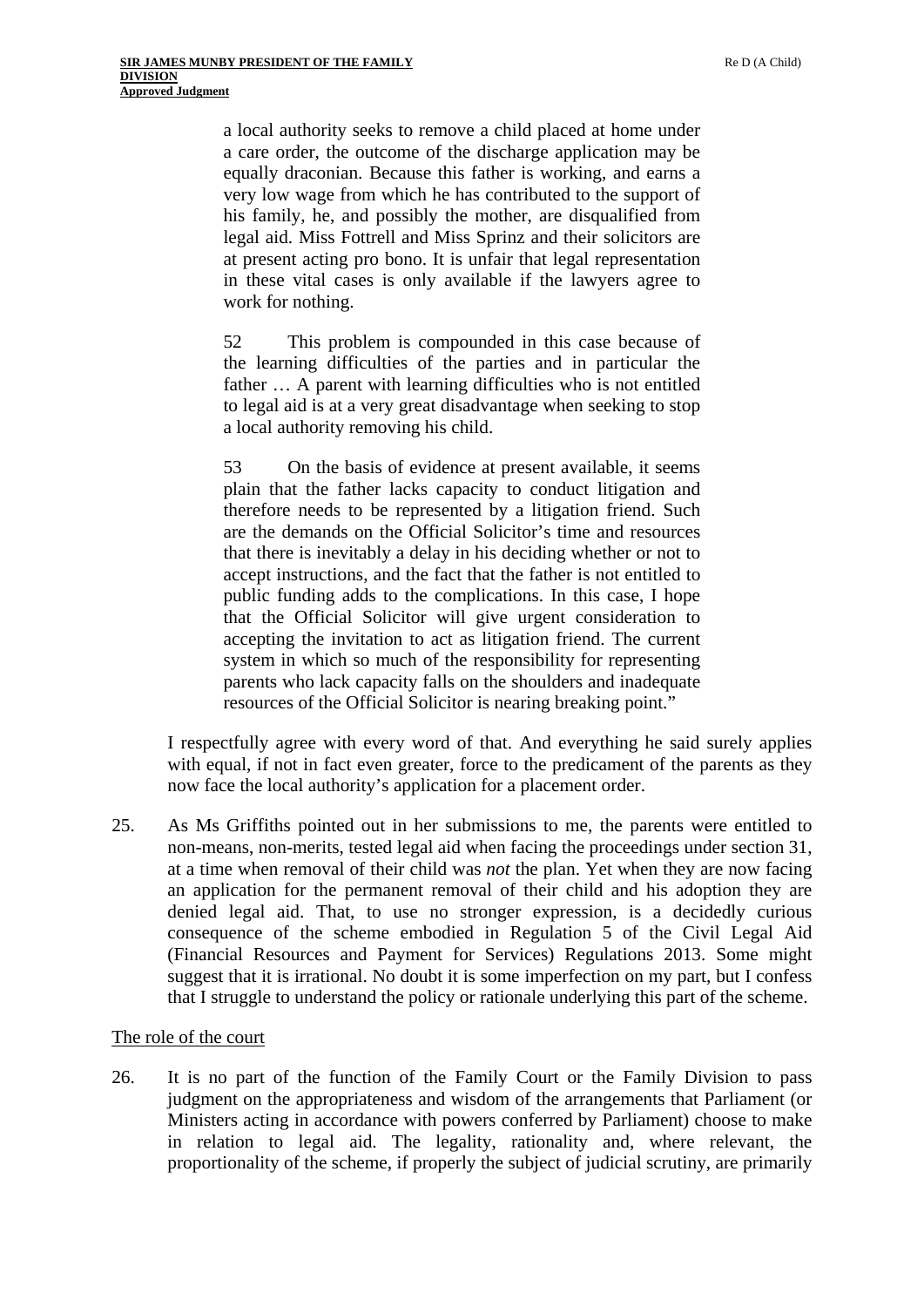the responsibility of the Administrative Court. It is, however, the responsibility – indeed, the duty – of the judges in the Family Court and the Family Division to ensure that proceedings before them are conducted justly and in a manner compliant with the requirements of Articles 6 and 8 of the Convention. That, after all, is what Parliament determined when it enacted section 6 of the Human Rights Act 1998, declaring, subject only to section 6(2), that it is "unlawful" for a court to act in a way which is incompatible with Articles 6 and 8.

- 27. In *Q v Q* [2014] EWFC 7, paras 12, 15-16, I pointed out that Rule 1.1 of the Family Procedure Rules 2010 requires the court to deal with matters such as those with which I am here concerned "justly" and ensuring "so far as is practicable" that the case is dealt with "fairly" and also "that the parties are on an equal footing." That, as I observed, is the obligation of the court under domestic law, but it is also the obligation of the court under Articles 6 and 8 of the Convention. I went on to make the point that as long ago as 1979, in the well-known case of *Airey v Ireland (Application No 6289/73)* (1979) 2 EHRR 305, the European Court of Human Rights had held that there could be circumstances in which, without the assistance of a legally qualified representative, a litigant might be denied her Article 6 right to be able to present her case properly and satisfactorily. I referred to *Mantovanelli v France (Application No 21497/93)* (1997) 24 EHRR 370 as indicating the significance of the right to an adversarial hearing guaranteed by Article 6 specifically in the context of an expert's report which (as here with Ms Randall's report) is "likely to have a preponderant influence on the assessment of the facts by [the] court." See further *Q v Q, Re B (A Child), Re C (A Child)* [2014] EWFC 31, paras 45-49.
- 28. Given the parents' difficulties in the present case, I need to refer to the more recent decision of the Strasbourg court in *RP and others v United Kingdom (Application No 38245/08)* [2013] 1 FLR 744, the aftermath of proceedings in the Court of Appeal, reported as *RP v Nottingham City Council and the Official Solicitor (Mental Capacity of Parent)* [2008] EWCA Civ 462, [2008] 2 FLR 1516, in which a mother with learning difficulties, who lacked capacity to litigate, failed in her endeavour to have a placement order in relation to her child set aside.
- 29. I draw attention to what the Strasbourg court said in paras 65-67 (citations omitted):

"65 In cases involving those with disabilities the court has permitted the domestic courts a certain margin of appreciation to enable them to make the relevant procedural arrangements to secure the good administration of justice and protect the health of the person concerned. This is in keeping with the United Nations Convention on the Rights of Persons with Disabilities, which requires States to provide appropriate accommodation to facilitate the role of disabled persons in legal proceedings. However, the court has held that such measures should not affect the very essence of an applicant's right to a fair trial as guaranteed by Art 6(1) of the European Convention. In assessing whether or not a particular measure was necessary, the court will take into account all relevant factors, including the nature and complexity of the issue before the domestic courts and what was at stake for the applicant.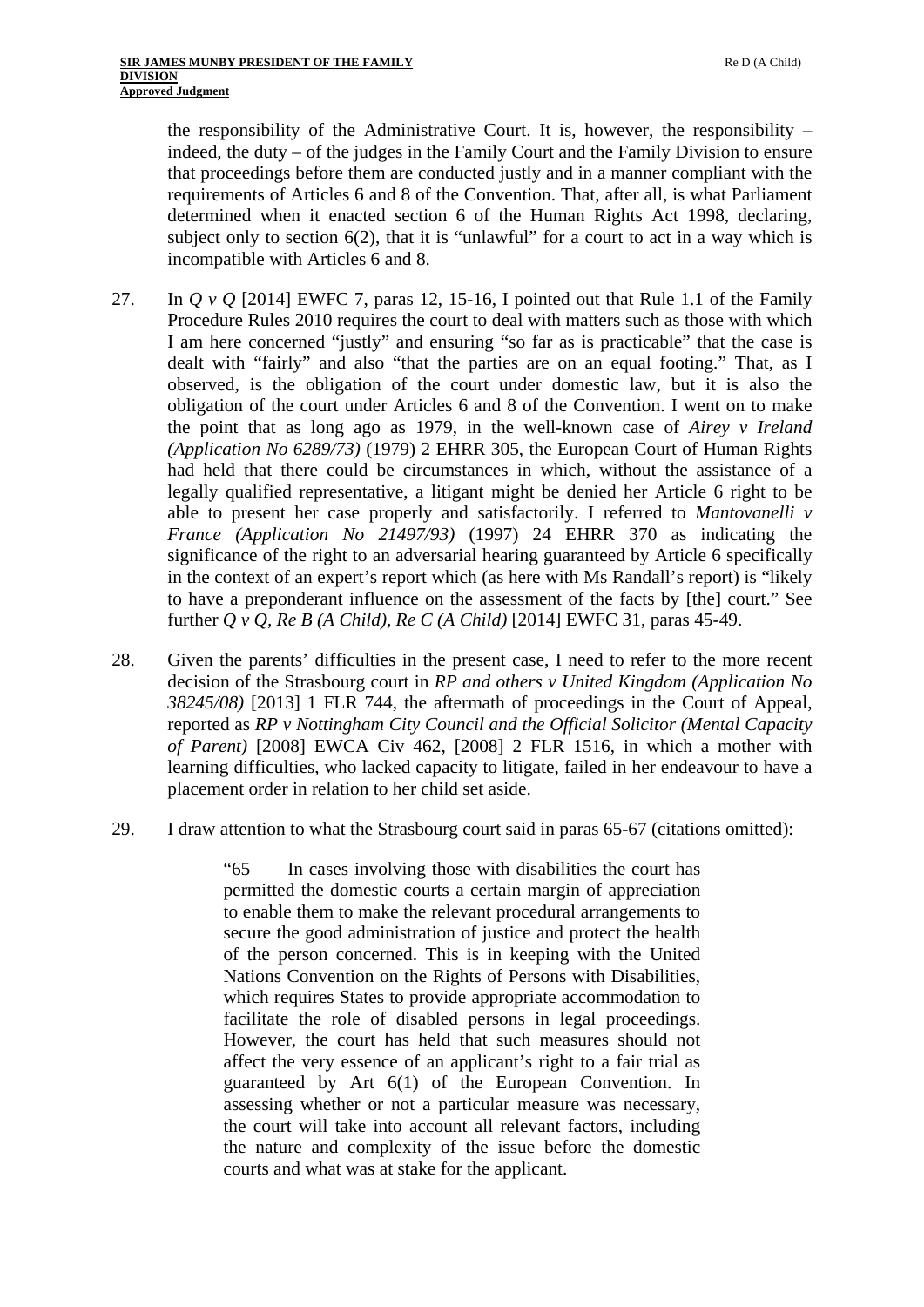66 It is clear that in the present case the proceedings were of the utmost importance to RP, who stood to lose both custody of and access to her only child. Moreover, while the issue at stake was relatively straightforward – whether or not RP had the skills necessary to enable her successfully to parent KP – the evidence which would have to be considered before the issue could be addressed was not. In particular, the court notes the significant quantity of expert reports, including expert medical and psychiatric reports, parenting assessment reports, and reports from contact sessions and observes the obvious difficulty an applicant with a learning disability would have in understanding both the content of these reports and the implications of the experts' findings.

67 In light of the above, and bearing in mind the requirement in the UN Convention that State parties provide appropriate accommodation to facilitate disabled persons' effective role in legal proceedings, *the court considers that it was* not only appropriate but also *necessary for the United Kingdom to take measures to ensure that RP's best interests were represented in the childcare proceedings*. Indeed, in view of its existing case-law the court considers that *a failure to take measures to protect RP's interests might in itself have amounted to a violation of Art 6(1)* of the European Convention (emphasis added)."

I draw attention in particular to the words I have emphasised.

#### The parents' predicament

- 30. In the circumstances as I have described them, the parents' predicament is stark, indeed shocking, a word which I use advisedly but without hesitation.
- 31. Stripping all this down to essentials, what do the circumstances reveal?
	- i) The parents are facing, and facing because of a decision taken by an agent of the State, the local authority, the permanent loss of their child. What can be worse for a parent?
	- ii) The parents, because of their own problems, are quite unable to represent themselves: the mother as a matter of fact, the father both as a matter of fact and as a matter of law.
	- iii) The parents lack the financial resources to pay for legal representation.
	- iv) In these circumstances it is unthinkable that the parents should have to face the local authority's application without proper representation. To require them to do so would be unconscionable; it would be unjust; it would involve a breach of their rights under Articles 6 and 8 of the Convention; it would be a denial of justice.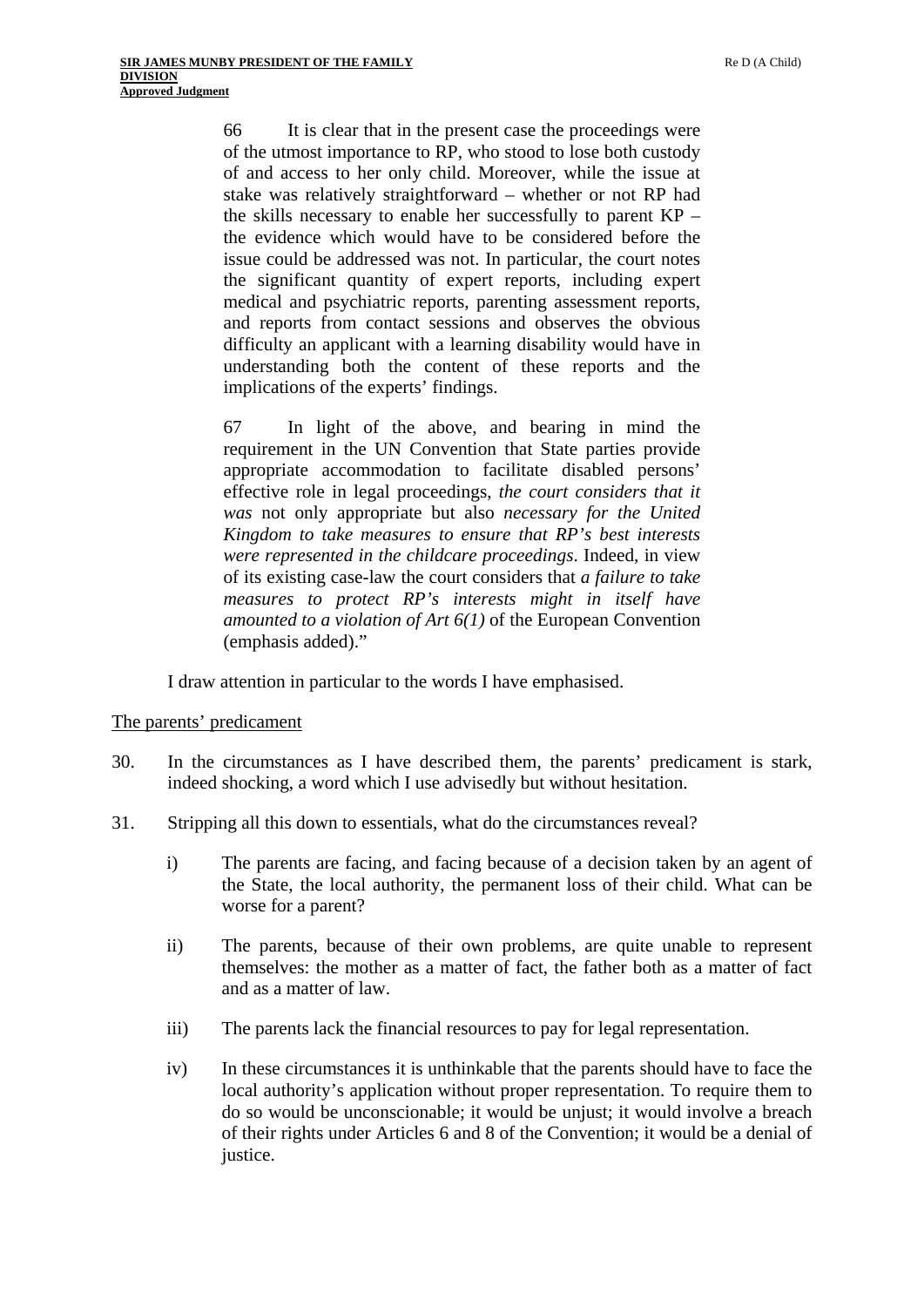- v) If his parents are not properly represented, D will also be prejudiced. He is entitled to a fair trial; he will not have a fair trial if his parents do not, for any distortion of the process may distort the outcome. Moreover, he is entitled to an appropriately speedy trial, for section  $1(2)$  of the 1989 Act and section  $1(3)$ of the 2002 Act both enjoin the court to bear in mind that in general any delay in coming to a decision is likely to prejudice the child's welfare. So delay in arranging for the parents' representation is likely to prejudice the child. Putting the point more generally, the court in a case such as this is faced with an inescapable, and in truth insoluble, tension between having to do justice to both the parents and the child, when at best it can do justice only to one and not the other and, at worst, and more probably, end up doing justice to neither.
- vi) Thus far the State has simply washed its hands of the problem, leaving the solution to the problem which the State itself has created – for the State has brought the proceedings but declined all responsibility for ensuring that the parents are able to participate effectively in the proceedings it has brought – to the goodwill, the charity, of the legal profession. This is, it might be thought, both unprincipled and unconscionable. Why should the State leave it to private individuals to ensure that the State is not in breach of the State's – the United Kingdom's – obligations under the Convention? As Baker J said in the passage I have already quoted, "It is unfair that legal representation in these vital cases is only available if the lawyers agree to work for nothing."
- 32. In addition to these fundamental problems there are a number of more practical but very important points:
	- i) I have already noted that those working *pro bono* for the parents are not merely working for no fee but also having to pay their travel and other expenses out of their own pockets and, in the case of Ms Stevens, agreeing in addition to indemnify the Official Solicitor.
	- ii) There is also the problem that the parents do not have the money to travel to court unless it is very close to home. The very practical question of how the parents were to pay the cost of coming to court in London for the hearing on 8 October 2014 was resolved only because the local authority agreed, but explicitly without any future commitment, to make an *ex gratia* payment.
	- iii) The mother and the father may require the use of an intermediary, not merely in the court setting but also, for example, when meeting professionals out of court. An intermediary at court is paid for by Her Majesty's Courts and Tribunals Service: see *Q v Q, Re B (A Child), Re C (A Child)* [2014] EWFC 31, para 52. But who is to pay the costs of any intermediary whose use is necessary for the purposes of meetings with professionals out of court?

## The way forward

33. I am conscious that, in expressing myself as I have, I have not thus far had the benefit of argument from anyone other than the parties. In particular, I have had no argument from any emanation of the State other than the local authority. My conclusions must to that extent be provisional. If the State wishes to challenge my conclusions, especially as I have set them out in paragraph 31 above, then let the State do so. I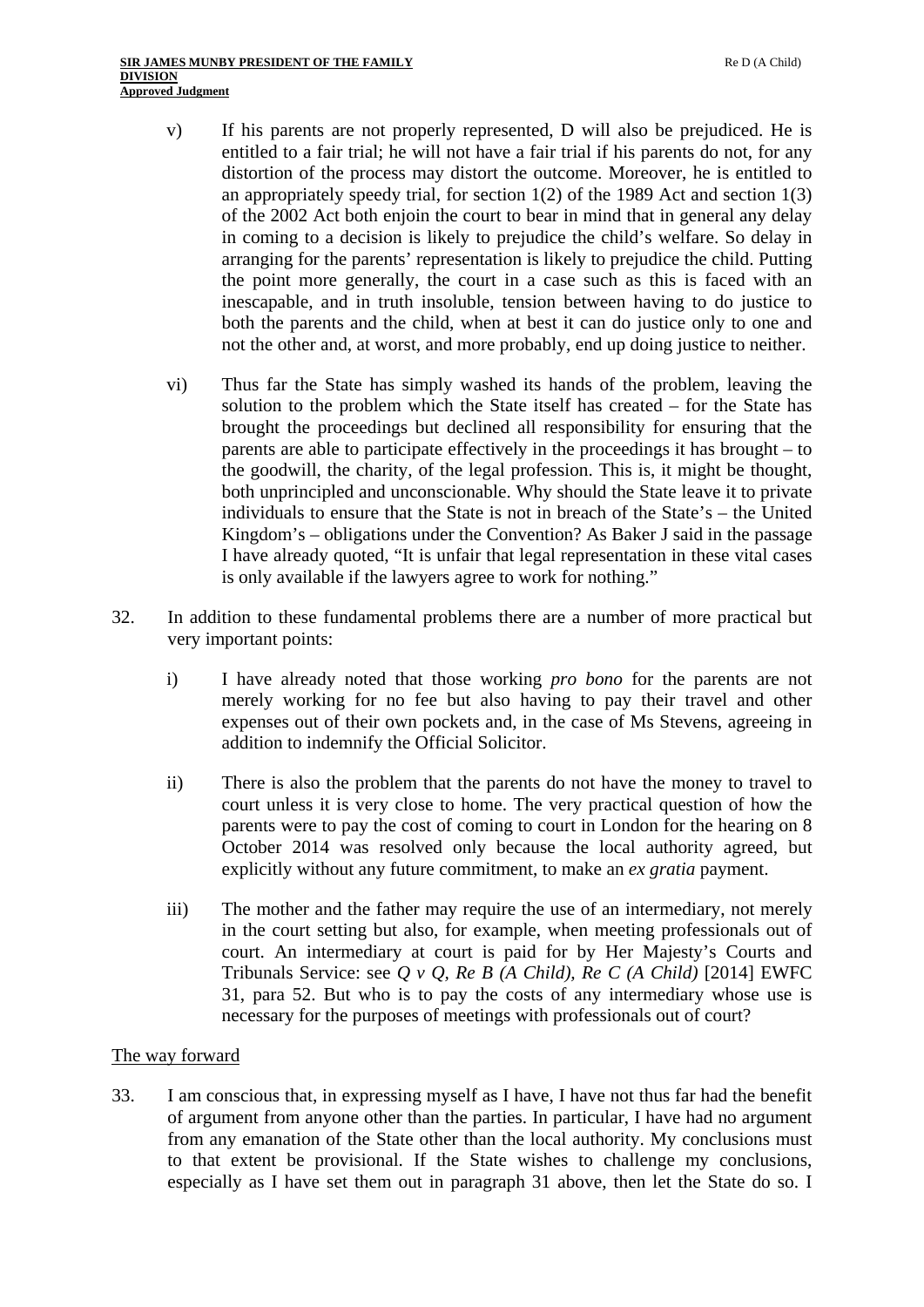shall of course be willing to hear further submissions from any interested State party, or indeed any other interested party.

- What then is the appropriate way forward?
- 34. What then is the appropriate way forward?<br>35. If legal aid is not available for the parents then I need to explore whether there is some other public pocket to which the court can have resort to avoid the problem. There are, in theory, three other possible sources of public funding. As I said in *Q v Q*  [2014] EWFC 7, para 18:

"In a public law case where the proceedings are brought by a local authority, one can see a possible argument that failing all else the local authority should have to pay. In a case … where one party is publicly funded … it is, I suppose, arguable that, if this is the only way of achieving a just trial, the costs of the proceedings should be thrown on the party which is in receipt of public funds. It is arguable that, failing all else, and bearing in mind that the court is itself a public authority subject to the duty to act in a Convention compliant way, if there is no other way of achieving a just and fair hearing, then the court must itself assume the financial burden, as for example the court does in certain circumstances in funding the cost of interpreters."

I continued (para 19):

"May I be very clear? I am merely identifying possible arguments. None of these arguments may in the event withstand scrutiny. Each may dissolve as a mirage. But it seems to me that these are matters which required to be investigated".

The need for such investigation in the present case is, if anything, even more pressing than in *Q v Q*.

- 36. I have accordingly directed that there be a further hearing at which, assuming that the parents still do not have legal aid, I shall decide whether or not their costs are to be funded by one, or some, or all of (listing them in no particular order) the local authority, as the public authority bringing the proceedings, the legal aid fund, on the basis that D's own interests require an end to the delay and a process which is just and Convention compliant, or Her Majesty's Courts and Tribunals Service, on the basis that the court is a public authority required to act in a Convention compliant manner.
- 37. Copies of this judgment, and of the order I made following the hearing on 8 October 2014, will accordingly be sent to the Lord Chancellor, the Legal Aid Agency, Her Majesty's Courts and Tribunals Service and the Association of Directors of Children's Services, inviting each of them to intervene in the proceedings to make such submissions as they may think appropriate. If they choose not to intervene, I shall proceed on the basis of the conclusions expressed in this judgment, in particular as I have set them out in paragraph 31.

## A final observation